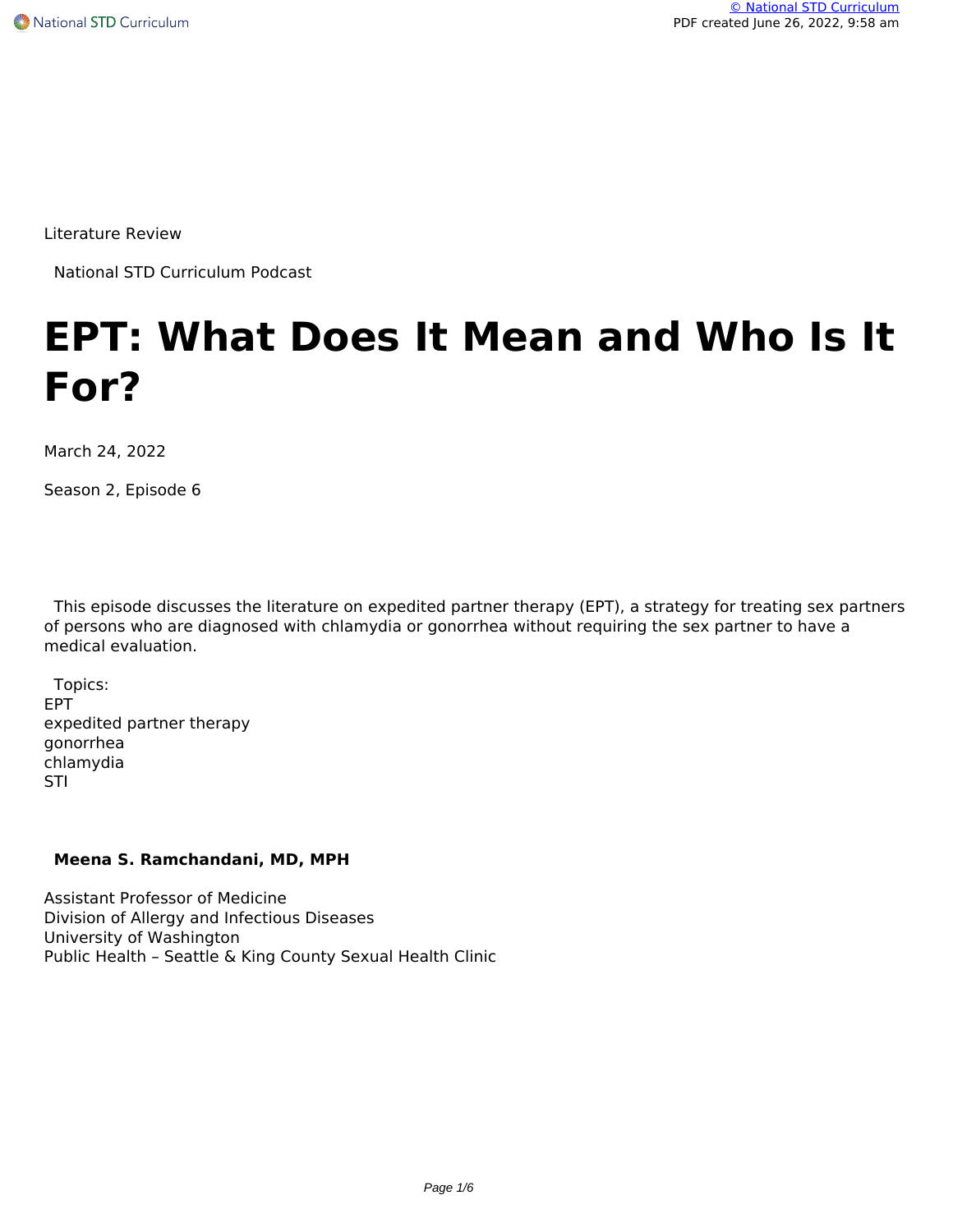#### **References**

#### **[Paper #1](https://pubmed.ncbi.nlm.nih.gov/15716561/) [Paper #2](https://pubmed.ncbi.nlm.nih.gov/32149956/) [Paper #3](https://pubmed.ncbi.nlm.nih.gov/34420818/) [Summary](https://pubmed.ncbi.nlm.nih.gov/26771402/)**

# **Transcript**

Read along with the audio or jump to a particular chapter.

In this episode:

- Introduction
- Background
- Paper #1
- Paper #2
- Paper  $#3$
- Summary
- Credits

#### **[00.00] Introduction**

Hello everyone. My name is Meena Ramchandani. I'm an infectious disease physician at the University of Washington in Seattle. This podcast is dedicated to an STD [sexually transmitted disease] literature review for health care professionals who are interested in remaining up-to-date on the diagnosis, management, and prevention of STDs.

#### **[00.20] Background**

The topic of EPT or expedited partner therapy has come up a lot in recent conversations. So, what is EPT? It's a strategy for treating sex partners of persons diagnosed with chlamydia or gonorrhea when the partner is unable or unlikely to seek timely treatment. In this setting, antibiotics or a prescription for antibiotics is provided to the sex partner without requiring them to undergo an evaluation by a health care provider. EPT has been found to be a useful option. It can facilitate partner management, prevent reinfection of the index patient, prevent further transmission of an STI, and is recommended by the CDC 2021 STI Treatment Guidelines when it's permitted by state law. As of 2021, EPT is permissible in 46 states and potentially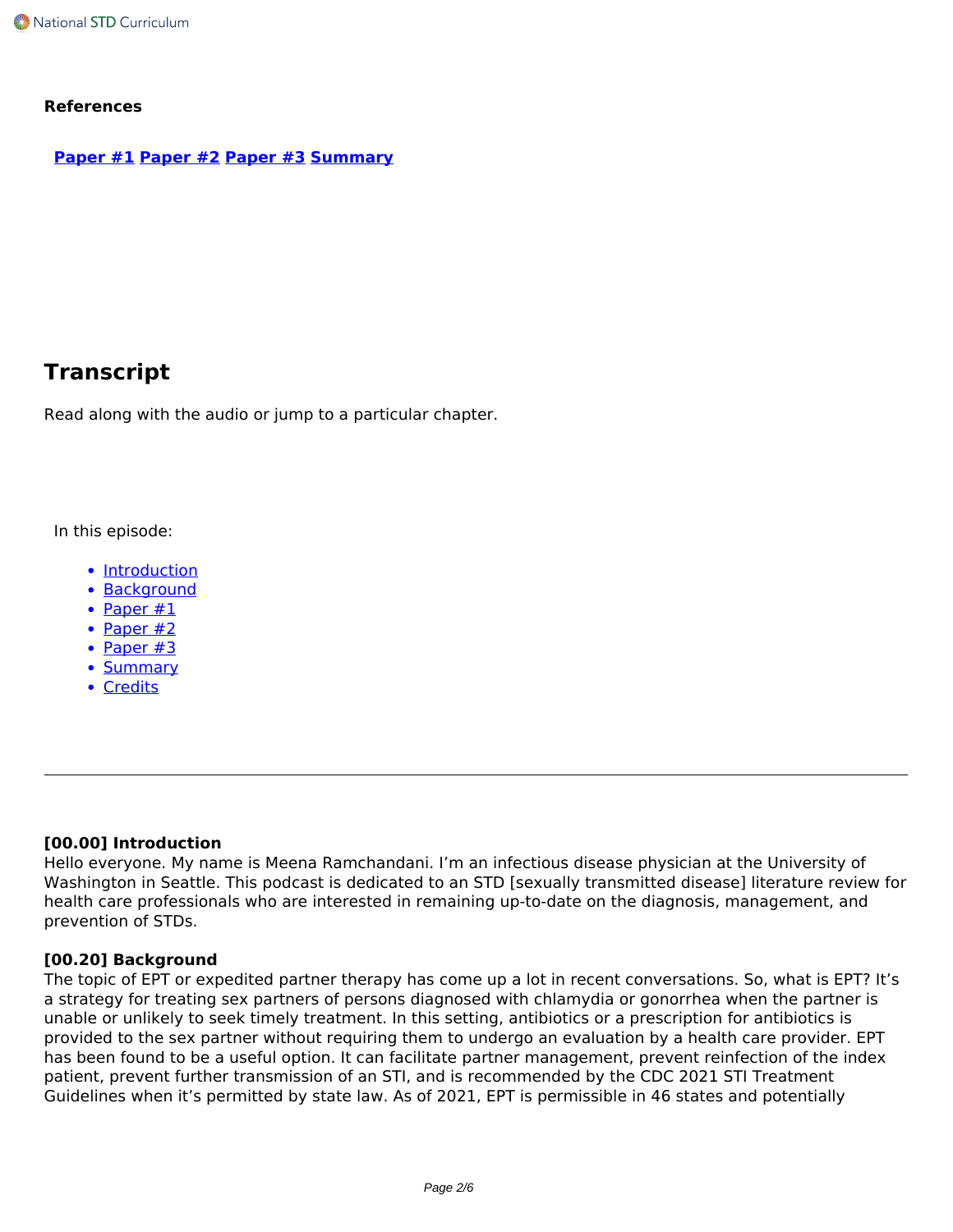allowable in the other four states.

The current recommendations for EPT in the STI Treatment Guidelines are cefixime 800 mg as a single dose for gonorrhea and oral doxycycline 100 mg twice a day for 7 days or 1 gram of oral azithromycin as a single dose for chlamydia infection. Of note, doxycycline should not be given to persons who may be pregnant. There are a number of studies that support the use of EPT (specifically looking at cefixime and/or azithromycin) in women and heterosexual patients. On the other hand, there are limited data for the use of EPT for partners of MSM [men who have sex with men] who are diagnosed with gonorrhea or chlamydia. Since these partners have a significant risk for coexisting infections, including syphilis and undiagnosed HIV, when possible, it is advised that partners of MSM have an in-person medical evaluation for additional testing that can only be accomplished with a blood draw. However, the 2021 STI Treatment Guidelines recommend shared decision-making to determine if EPT should be used for partners of MSM, balancing the risks of missing syphilis or HIV with the benefits of providing treatment for gonorrhea and chlamydia. Our practice has been to recommend EPT primarily for heterosexual patients, but I can understand in rare situations, EPT might be the best option, including for partners of MSM. For this podcast, I'm going to dive back a few years and focus on some of the literature on EPT for women and heterosexual couples.

# **[02.39] Paper #1**

Golden MR, Whittington WL, Handsfield HH, et al. Effect of expedited treatment of sex partners on recurrent or persistent gonorrhea or chlamydial infection. N Engl J Med. 2005 Feb 17;352(7):676-85. **[\[PubMed](https://pubmed.ncbi.nlm.nih.gov/15716561/) [Abstract](https://pubmed.ncbi.nlm.nih.gov/15716561/)]**

This first article for review was published in the *New England Journal of Medicine* in February of 2005 by Dr. Matthew Golden and colleagues. It is titled "Effect of expedited treatment of sex partners on recurrent or persistent gonorrhea or chlamydia infection."

- 1. So, this was a study that enrolled over 1,800 women and heterosexual men diagnosed with gonorrhea or chlamydia infection who were randomly assigned to have either EPT or a standard referral for their sex partners to get treated. For the EPT group, the index patient was offered medication to give up to three partners, or if they preferred, they could ask study staff to contact the partners and provide partners with medication without a clinical examination and at no cost.
- 2. Partner packs included a single 400-mg dose of cefixime as well as a 1-gram dose of azithromycin for treatment of gonorrhea infection and only azithromycin for the treatment of chlamydia infection.
- 3. The standard-referral group were advised to refer partners for evaluation and treatment by a health care provider, and patients were offered assistance to notify partners. Index patients were then tested for either chlamydia and gonorrhea about 10 to 18 weeks after treatment to see if they had persistent or recurrent infections with one of these pathogens. A positive test suggested that the index patient had resumed sex with a untreated partner.
- 4. Overall, the authors found that gonorrhea or chlamydia infection was significantly less common at follow-up among patients in the EPT group than among patients in the standard-referral group and that had a relative risk of 0.76. Persistent or recurrent gonorrhea or chlamydia infection occurred in 13% of the index patients assigned to the standard partner referral and 10% assigned to the EPT group.
- 5. Now, for the index patients diagnosed with gonorrhea, EPT was very effective and was associated with a 73% reduction compared to the standard-referral group in the presence of gonorrhea at follow-up testing. For persons diagnosed with chlamydia infection, EPT was also effective, but a little less so, with a 15% reduction compared with the standard-referral group in the presence of chlamydia infection at follow-up testing.
- 6. Overall, the authors concluded that the index patients who were assigned to the EPT group were significantly more likely to report that all of their partners were treated and significantly less likely to report having sex with an untreated partner than those assigned to the standard referral of partner treatment.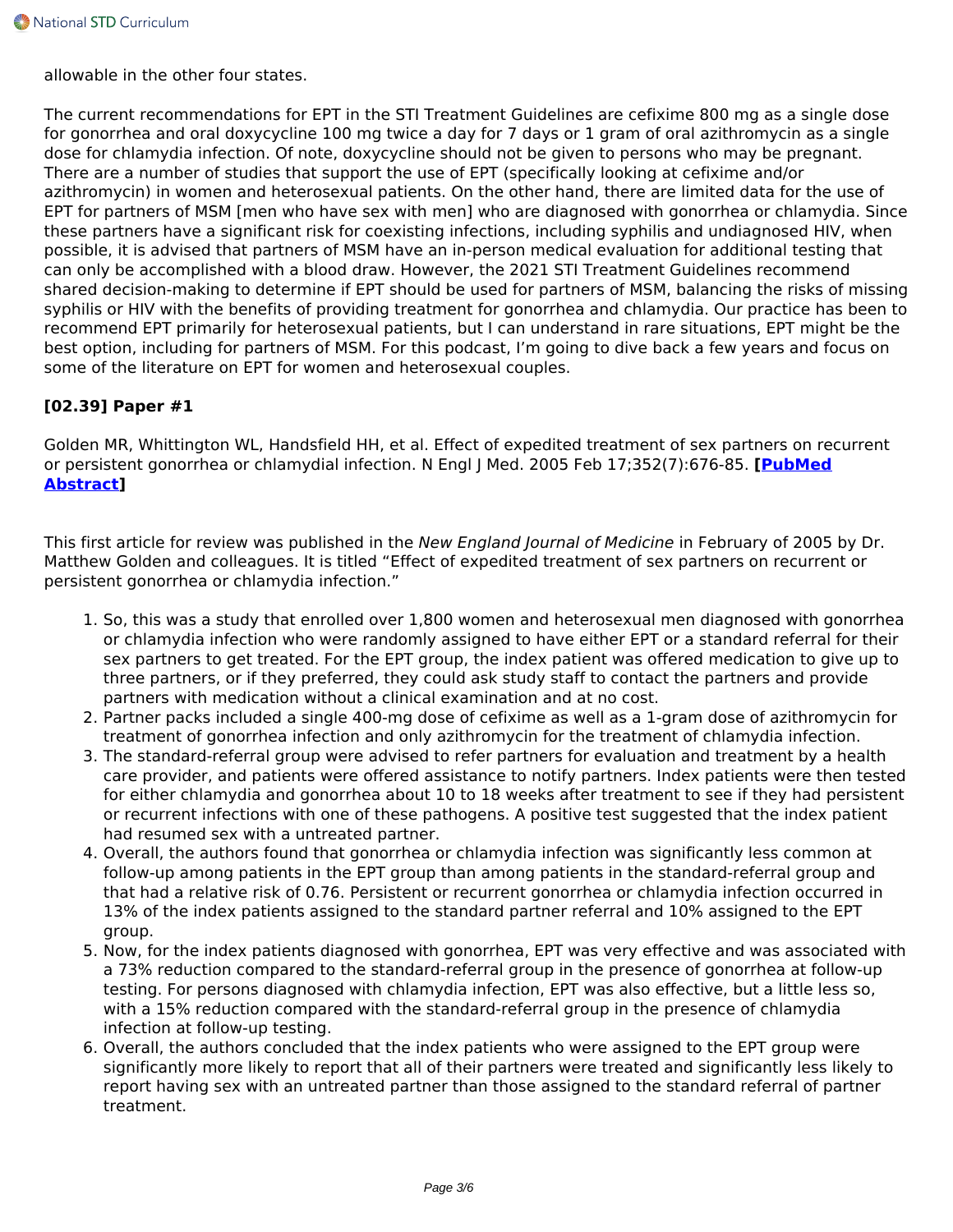So, while partner notification is one of the central pieces of control of STIs in the U.S., most patients have to arrange partner treatment without the assistance from a health care professional. EPT is a key way to provide partners with timely treatment for those who are unlikely to seek care. These drugs have a low risk of anaphylaxis, and the medications in the study were dispensed with instructions about adverse effects. Overall, this study showed that EPT of sex partners of patients who received a diagnosis of gonorrhea or chlamydia infection reduced the rate of persistent or recurrent infection in a *large* group of participants and increased the proportion of partners treated.

#### **[05.41] Paper #2**

Slutsker JS, Tsang LB, Schillinger JA. Do prescriptions for expedited partner therapy for chlamydia get filled? Findings from a multi-jurisdictional evaluation, United States, 2017-2019. Sex Transm Dis. 2020 Jun;47(6):376-382. **[\[PubMed Abstract](https://pubmed.ncbi.nlm.nih.gov/32149956/)]**

The second article to discuss was published in *Sexually Transmitted Diseases* by Jennifer Slutsker and colleagues in June of 2020. It is titled "Do prescriptions for expedited partner therapy for chlamydia get filled? Findings from a multi-jurisdictional evaluation, United States, 2017-2019." This study was looking at the efficacy of prescription EPT.

- 1. This study used a single-use pharmacy voucher to cover the cost of azithromycin for chlamydia partner treatment in order to track EPT prescription fill rates when the cost barrier is removed. The clinical sites that were present in New York City, New York State, Maryland, and in California all participated, and these are all states in which EPT is permitted by law.
- 2. They found that 32 clinical sites distributed 931 treatment vouchers from September of 2017 to January 2019. The majority of vouchers (82%) were distributed to partners who were older than 18 years, and 71% of the vouchers were distributed to female partners. Overall, they found that 41% of the vouchers were redeemed.
- 3. Vouchers were more likely to be redeemed if they were given to females compared with males. But the authors found that only 30% of vouchers were redeemed when the partner was found to be 18 years or younger. Vouchers were significantly more likely to be redeemed if they were issued at a student health center and at clinical sites with an onsite pharmacy.
- 4. The study found that 56% of the vouchers were redeemed on the same day they were given to the individual index patient, and 54% were redeemed at pharmacies that were located within one mile of the clinical site, suggesting that a close geographic location of the pharmacy is important.

Although EPT is effective, providing patients with a prescription, even if the cost consideration is removed, may not result in people taking the medication. This study used pharmacy voucher redemption as a proxy measure for EPT prescription fulfillment and found that less than half of the vouchers were redeemed. This suggests that possibly only a minority of partners get treated when EPT is provided in the form of a prescription for chlamydia infection, especially in those 18 years of age or younger. It also suggests that novel methods are needed to decrease barriers to implementing EPT.

#### **[07.58] Paper #3**

Jamison CD, Waselewski M, Gogineni V, et al. Youth knowledge and perspectives on expedited partner therapy. J Adolesc Health. 2022 Jan;70(1):114-119. **[\[PubMed Abstract](https://pubmed.ncbi.nlm.nih.gov/34420818/)]**

So an important question has come up—if adolescents have low voucher redemption for EPT for chlamydia infection, are they actually interested in EPT? So, an article was recently published in the *Journal of Adolescent Health* in January of 2022 by Dr. Cornelius Jamison and colleagues who addressed this issue. It is titled "Youth knowledge and perspectives on expedited partner therapy."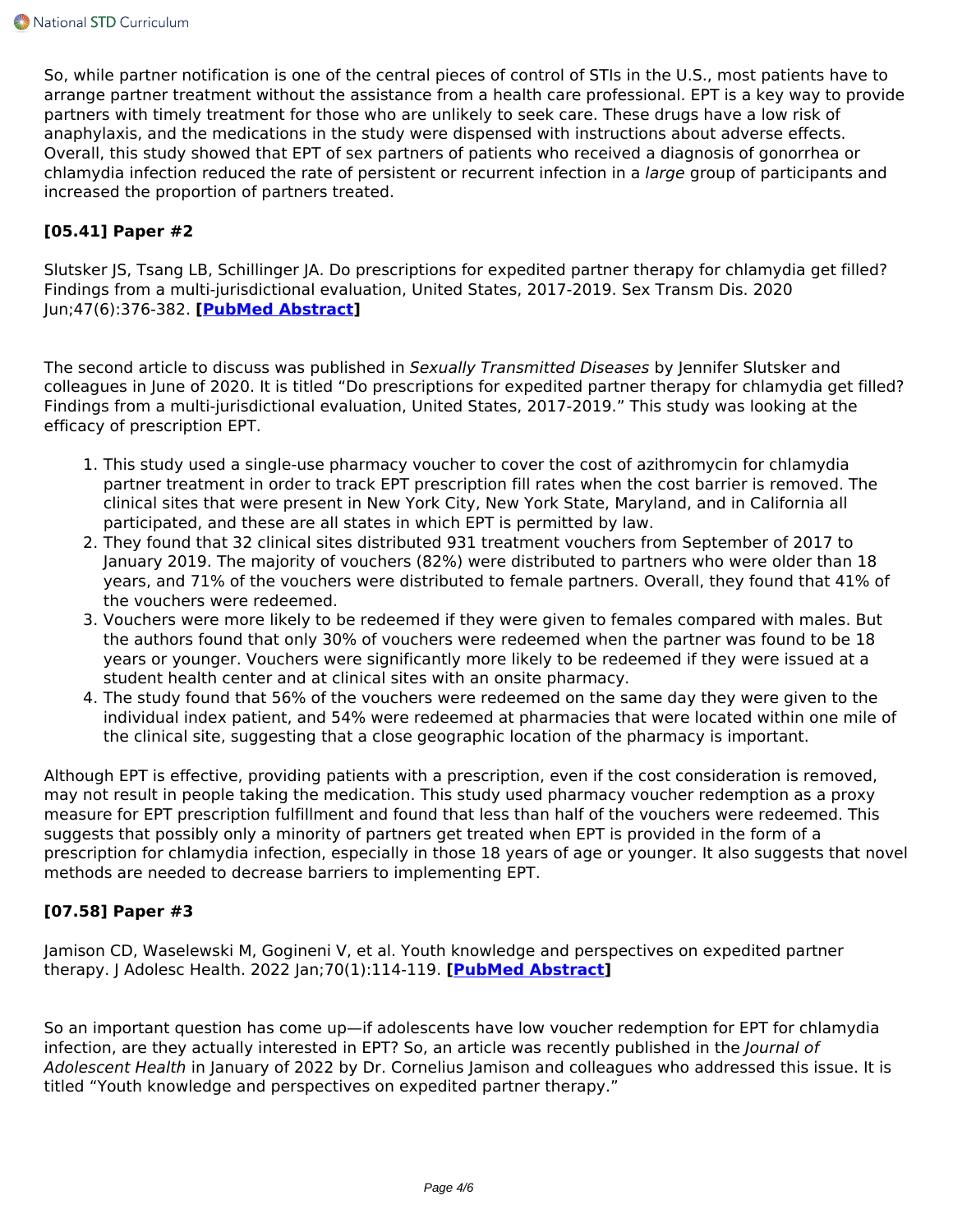- 1. This study was done in August of 2018 when the authors used a national text message survey called *MyVoice* to survey more than a thousand youth aged 14 to 24 years to assess EPT knowledge and perceptions. Participants were recruited through social media advertisements, with the goal of recruiting youth not reached by traditional research recruiting methods.
- 2. The authors posed five open-ended questions about EPT, and 835 participants responded to at least one question. So, this was a response rate of 75%.
- 3. The study found that the majority of youth (92%) felt that if they tested positive for chlamydia or gonorrhea, it would be important to help their partners get treatment. Most participants (or 86%) were unaware of EPT as an option for partner treatment.
- 4. The authors found that 81% of youth supported the policy of EPT, stating it was convenient, reduced stigma, and increased access to medications for their partners. And the majority stated they would be interested in asking their provider for EPT if they were ever diagnosed with chlamydia or gonorrhea infection.
- 5. For those that thought EPT would be useful, they recommended advertising (such as billboards or commercials) or increasing awareness through social media would be most effective for increasing knowledge about EPT in their age group.

Studies have shown that youth are at increased risk of acquiring STIs for a number of reasons, including multiple sex partners and decreased condom use. EPT is a great way to get partners of youth treated, and this study suggests that the majority of youth ages 14-24 years evaluated in this text message survey are very supportive of EPT, even though most of them were not aware EPT is available as an STI partner treatment option. This suggests that lack of knowledge or understanding about EPT may contribute to lack of uptake of EPT in this age group.

# **[10.15] Summary**

Schillinger JA, Gorwitz R, Rietmeijer C, Golden MR. The expedited partner therapy continuum: A conceptual framework to guide programmatic efforts to increase partner treatment. Sex Transm Dis. 2016 Feb;43(2 Suppl 1):S63-75. **[[PubMed Abstract\]](https://pubmed.ncbi.nlm.nih.gov/26771402/)**

To conclude, I'd like to summarize some key points from this session:

- 1. EPT or expedited partner therapy is a partner treatment strategy where antibiotics or a prescription to treat gonorrhea or chlamydia infection are delivered to sex partners without an intervening medical evaluation. It's used in the setting when the partner is unable or unlikely to seek timely treatment.
- 2. For the articles we covered in this episode, expedited treatment of sex partners reduces the rates of persistent or recurrent gonorrhea or chlamydia infection in women and heterosexual men.
- 3. Additional studies are needed to understand the risk or benefit for EPT use in partners of MSM.
- 4. While EPT provided as a prescription may be best in some settings, one study showed that less than half of EPT prescriptions were filled, even when the medication was free. This suggests EPT may be better provided with packaged oral medication.
- 5. Most youth aged 14-24 years feel EPT is a good way to get treatment for partners, but they are just not aware of it as an option.

If you're interested in learning more, I suggest a wonderful review article by Dr. Julia Schillinger that was published in *Sexually Transmitted Diseases* in February of 2016. This article describes the EPT continuum, and it provides a conceptual framework for STD programs to identify opportunities to improve partner treatment rates using EPT.

# **[11.35] Credits**

This podcast is brought to you by the National STD Curriculum, the University of Washington STD Prevention Training Center, and is funded by the Centers for Disease Control and Prevention.